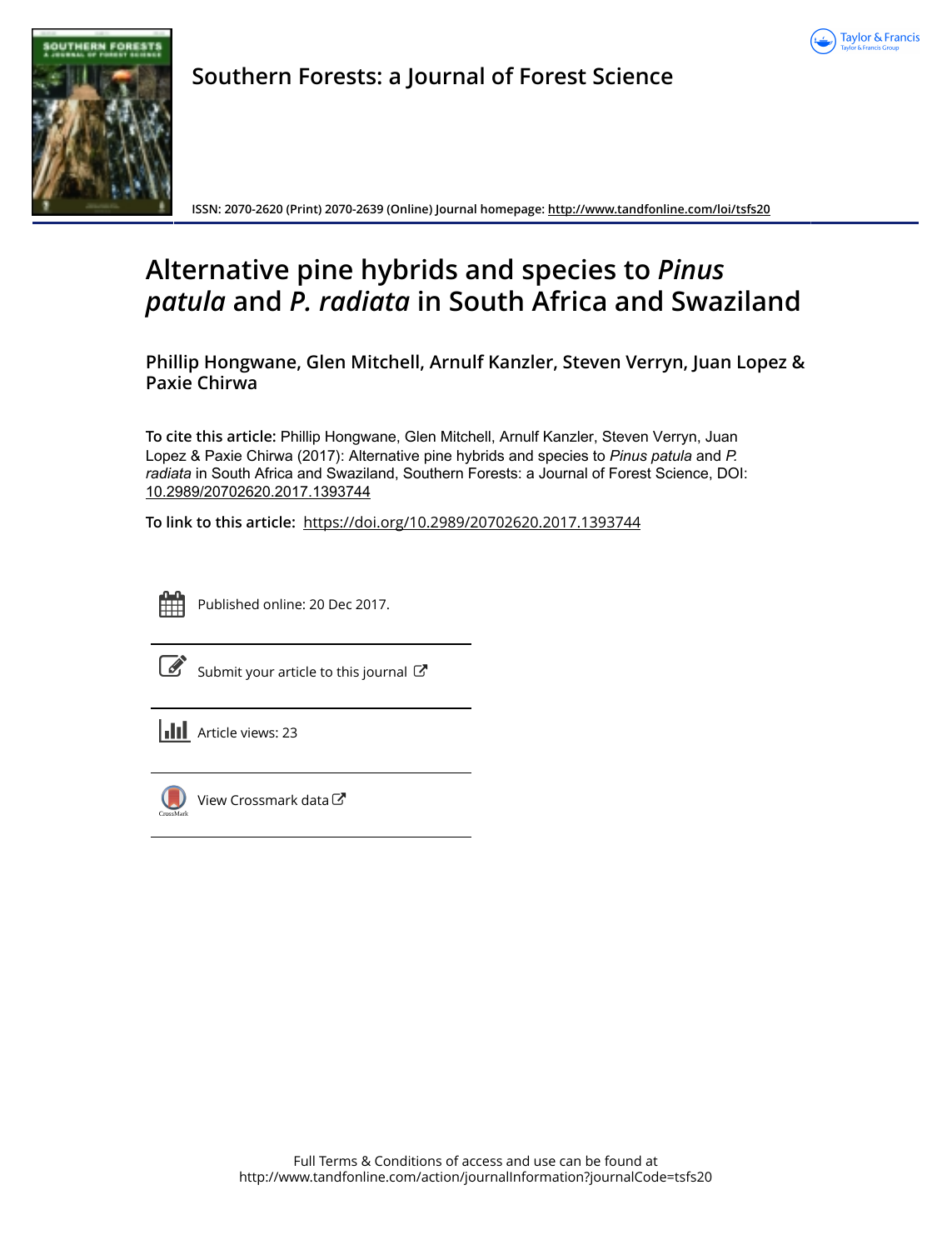## **Alternative pine hybrids and species to** *Pinus patula* **and** *P. radiata* **in South Africa and Swaziland**

Phillip Hongwane<sup>1,2\*</sup>, Glen Mitchell<sup>3</sup>, Arnulf Kanzler<sup>4</sup>, Steven Verryn<sup>5</sup>, Juan Lopez<sup>6</sup> and Paxie Chirwa<sup>2</sup>

*1 Technical Services, Komatiland Forests, White River, South Africa*

*2 Department of Plant and Soil Sciences, University of Pretoria, Pretoria, South Africa*

*3 Kuching, Sarawak, Malaysia*

*4 Sappi Forest Research, Howick, South Africa*

*5 Creation Breeding Innovations, Pretoria, South Africa*

*6 Department of Forestry and Environmental Resources, North Carolina State University, Raleigh, NC 27607, USA*

*\* Corresponding author, email: Phillip@safcol.co.za*

**Through the collaborative efforts of companies affiliated with the International Program for Tree Improvement and Conservation (Camcore), a number of pine hybrids have been produced over the last decade. Many of these have been planted in trials across southern Africa that broadly represent winter and summer rainfall areas, with the latter ranging from warm to cold temperate sites. The five-year survival and growth of the hybrids and other pines in 12 of these trials were compared with** *Pinus radiata* **in the winter rainfall, and** *P. patula* **in the summer rainfall, regions where these species have been planted extensively. Except for the highest altitude site, where freezing conditions are common, the survival of most hybrids and tropical pines was better than** *P. patula* **or** *P. radiata***. This was, in part, attributed to their improved tolerance to the pitch canker fungus,** *Fusarium circinatum***, which was present in the nursery at the time of planting. In the winter rainfall area, the** *P. elliottii* × *P. caribaea* **hybrid,** *P. maximinoi* **and, surprisingly, the** *P. patula* **hybrids performed well. In the summer rainfall regions, hybrids with tropical parents such as** *P. caribaea***,** *P. oocarpa* **and** *P. tecunumanii* **were more productive in the subtropical/warm temperate zone and, with increasing elevation, those hybrids crossed with** *P. patula* **performed relatively better. The** *P. patula* × *P. tecunumanii* **hybrid, particularly when crossed with low-elevation** *P. tecunumanii***, performed exceptionally across most sites.**

**Keywords:** productivity, survival, tolerance

#### **Introduction**

Interspecific hybrids offer the opportunity to combine traits from both parent species and this can contribute to improved growth, disease and pest tolerance, and drought or cold resistance in specific environmental conditions. For this reason, and the potential of hybrid vigour, the development of pine hybrid programs is gaining impetus around the world. Assessing the performance of hybrids across diverse environmental conditions is an essential initial step towards determining where they will grow best.

Provenance trials introduced and established in the early 1970s by the Oxford Forestry Institute, and later by the International Program for Tree Improvement and Conservation (Camcore) in the tropics and subtropics, have improved our knowledge on the growth and wood properties of species such as *P. oocarpa*, *P. caribaea*, *P. patula* and *P. tecunumanii*, which are important in hybrid programmes in southern Africa (Mitchell et al. 2012; Malan 2015).The availability of these species presents an opportunity for them to be included in hybrid breeding programs for the purposes of improving growth and reducing the risks associated with climate change and pest and disease (Gapare and Musokonyi 2002; du Toit and Norris 2012; Malan 2015).

In South Africa, the first crosses between *P. elliottii* and *P. caribaea* var. *hondurensis* were established in trials in the late 1960s (Shelbourne 1992; Malan 2015). The primary objective was to combine the good growth characteristics of *P. caribaea* and the higher density of *P. elliottii*. Exceptional performance was observed (van der Sijde and Roelofsen 1986) and *P. elliottii* × *P. caribaea* became the first pine hybrid to achieve commercial status in South Africa. It was suited to sites with poor drainage, had better wind firmness and good stem form in addition to its vigorous growth. The *P. elliottii* × *P. caribaea* hybrid had an advantage in adaptability over both parents.

As a result of this, and many other examples of successful hybrid combinations, companies affiliated with Camcore embarked on a program to produce a number of different hybrids for testing across South America and Africa (Camcore 2007). The objective of this paper is to compare the performance of a number of pine hybrids with current commercial species tested across 12 sites in southern Africa.

#### **Materials and methods**

#### *Study material*

Many of the forestry companies that are members of the Camcore research program produced a number of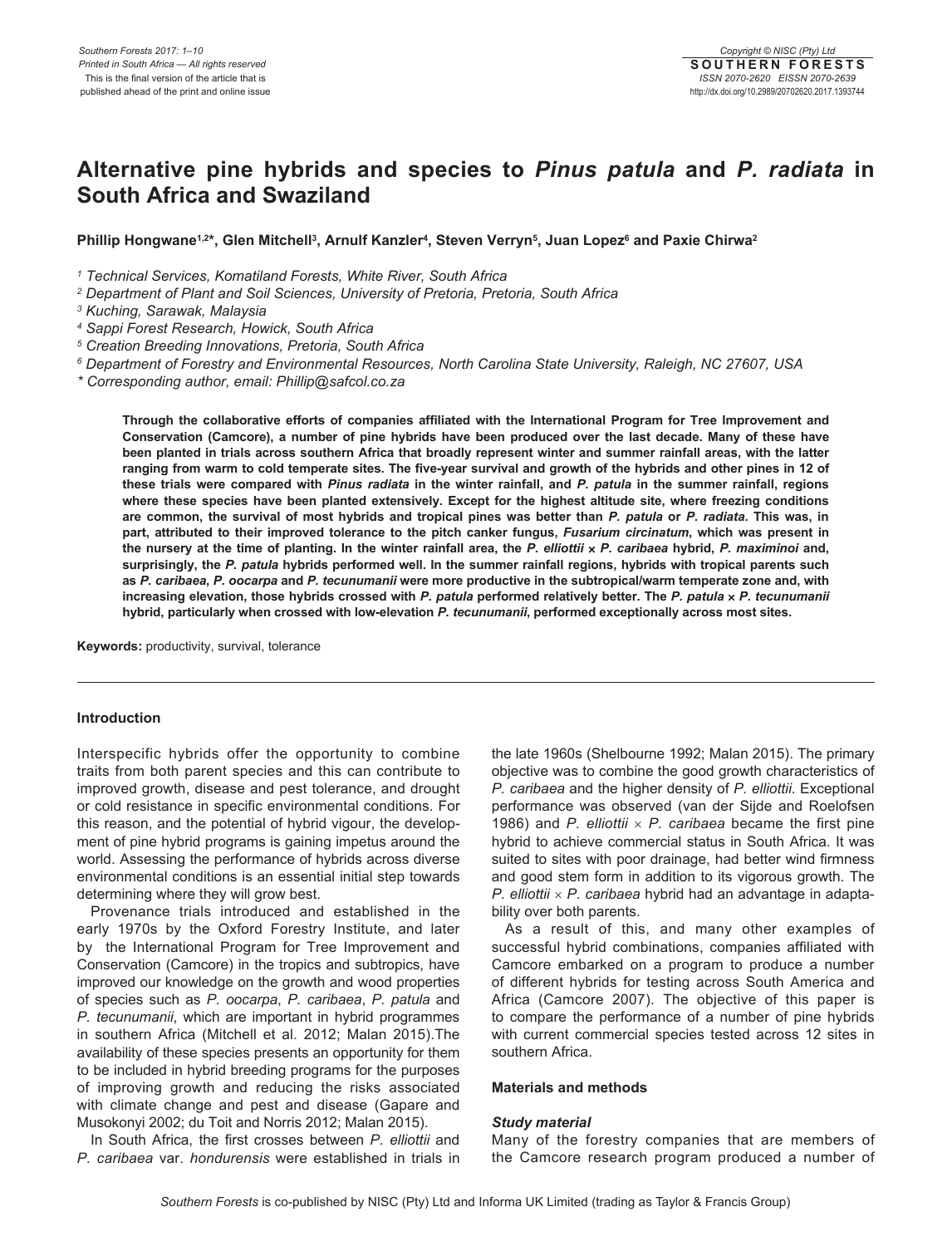putative pine hybrid crosses between 2003 and 2007. All the putative hybrid crosses were made from first-generation selections. These were verified by Camcore, North Carolina State University, USA where molecular markers were used to discriminate between pure and hybrid species (Camcore 2007). When the putative hybrid seeds were received from the members, some seeds were germinated. From the seedlings obtained, DNA was extracted and molecular markers (single nucleotide polymorphisms) were used for verification. Those seedlots where the molecular markers showed that more than 50% of the seedlings were true hybrids were distributed to regional coordinators (companies with well-established protocols for rooting cuttings). As the regional coordinator for South Africa, Komatiland Forests was responsible for propagating rooted cuttings from the hybrid seed and distributing these to other companies affiliated with Camcore in southern Africa (Table 1). The trials were raised at Tweefontein nursery near Sabie until they were transported to the receiving company 2–3 months before planting.

Trials established by four of the large forestry organisations in southern Africa, namely Komatiland Forests (KLF), Mondi, Sappi and Mountain to Ocean Forestry (MTO), between April 2008 and October 2009 were spread across the Mpumalanga, KwaZulu-Natal, Eastern Cape and Western Cape provinces of South Africa. One trial was planted in Swaziland (a land-locked country within the summer rainfall region of South Africa) (Figure 1). The climatic zones, altitude, mean annual temperature (MAT), mean annual precipitation (MAP) and planting date are summarised in Table 1 and trial locations are indicated by numbers 1 to 12 in Table 1 and Figure 1. The climatic zone classification in this report is according to the description by Louw and Smith (2012) for forest site classification.

Bulk seedlots representing second-generation *P. patula*, *P. maximinoi*, *P. tecunumanii* LE and HE, *P. pseudostrobus*, *P. chiapensis*, *P. elliottii*, *P. taeda* and *P. radiata*  $(F_1$  and  $F_2)$  were used as controls. *Pinus radiata* was excluded from the trials established in the summer rainfall region and *P. patula* was excluded in the trials established in the winter rainfall region (Western Cape). The *P. radiata* seedling control was raised by MTO. The full names for abbreviated taxa used in the text are shown in Table 2.

#### *Experimental design*

Depending on the availability of plant material, treatments were planted as  $5 \times 5$  or  $6 \times 6$  tree plots within a randomised complete block design, which was replicated between six and eight times (Table 1). All trees were planted at an espacement of 3  $m \times 3$  m and two border rows were planted around the outer edge of each trial.

#### *Data collection and analysis*

### *Data collection*

The first survival assessment was carried out one month after planting and the dead plants replaced with cuttings/ seedlings representing the same taxon. In the cases where there was an insufficient number of plants, *P. elliottii* or *P. taeda* seedlings were used as fillers and recorded as such. Growth assessments were carried out at age three and five years. In this paper we report on the survival (%), diameter at breast height (DBH; cm), height (m) and volume (m3) of the treatments from the five-year assessment. Tree volume was estimated using the volume equation for juvenile trees (Ladrach and Mazuera 1978):

$$
V = 0.00003 * H * DBH2
$$
 (1)

**Table 1:** Site characteristics and location for the 12 hybrid trials established across southern Africa. Site numbers refer to the numbers in Figure 1). MAT = mean annual temperature, MAP = mean annual precipitation, MTO = Mountain to Ocean Forestry, KLF = Komatiland Forests

| Site no.         |                | 2                   | 5                              | 4                 | 10                             | 11              |
|------------------|----------------|---------------------|--------------------------------|-------------------|--------------------------------|-----------------|
| Plant date       | Oct 2008       | Oct 2008            | Apr 2008                       | Sep 2008          | Oct 2009                       | Jan 2008        |
| Location         | Eastern Cape   | <b>Western Cape</b> | Mpumalanga                     | KwaZulu-Natal     | Mpumalanga                     | Mpumalanga      |
| Plantation       | Witelsbos      | Kruisfontein        | Wilgeboom                      | Woolstone (Mvoti) | <b>Brooklands</b>              | Tweefontein     |
| Latitude         | 34°01′01.2" S  | 34°02'26.53" S      | 24°57'04.07" S                 | 29°07' S          | 25°18'18.751" S                | 25°03'50.67" S  |
| Longitude        | 23°54'44.9" E  | 23°10'29.11" E      | 30°56'25.98" E                 | 30°31'E           | 30°45'22.148" E                | 30°48'51.25" E  |
| Altitude (m asl) | 196            | 236                 | 970                            | 1 1 3 7           | 1 1 6 0                        | 1 2 5 5         |
| Replications     | 6              | 6                   | 8                              | 6                 | 6                              | 8               |
| MAT (°C)         | 24             | 16                  | 19                             | 17                | 18                             | 17              |
| MAP (mm)         | 942            | 945                 | 1 1 8 0                        | 930               | 1 0 5 0                        | 1 1 8 0         |
| Climatic zone    | Mediterranean  | Mediterranean       | Warm temperate-<br>subtropical | Warm temperate    | Warm temperate-<br>subtropical | Warm temperate  |
| Company          | <b>MTO</b>     | <b>MTO</b>          | <b>KLF</b>                     | Mondi             | <b>KLF</b>                     | <b>KLF</b>      |
| Site no.         | 3              | 7                   | 12                             | 6                 | 9                              | 8               |
| Plant date       | Jan 2009       | <b>Nov 2008</b>     | Jan 2008                       | Oct 2008          | Jan 2009                       | Dec 2008        |
| Location         | Hhohho         | Mpumalanga          | Mpumalanga                     | Mpumalanga        | Mpumalanga                     | Mpumalanga      |
| Plantation       | Usutu          | Spitkop             | Spitskop                       | Spitskop          | Jessievale                     | <b>Belfast</b>  |
| Latitude         | 26.503° S      | 25°08'8.55" S       | 25°09'42.1' S                  | 25°08'35.67" S    | 26°13'3.317" S                 | 25°39'10.292" S |
| Longitude        | 31.022° E      | 30°48'21.85" E      | 30°50'21.8'E                   | 30°52'14.96" E    | 30°34'25.1" E                  | 30°01'15.148" E |
| Altitude (m asl) | 1 2 9 4        | 1 300               | 1470                           | 1610              | 1725                           | 1890            |
| Replications     | 6              | 6                   | 8                              | 6                 | 6                              | 6               |
| MAT (°C)         | 17             | 17                  | 16                             | 15                | 14                             | 13              |
| MAP (mm)         | 1 150          | 1 1 8 0             | 1 300                          | 1 300             | 900                            | 900             |
| Climatic zone    | Warm temperate | Warm temperate      | Cool temperate                 | Cool temperate    | Cold temperate                 | Cold temperate  |
| Company          | Sappi          | <b>KLF</b>          | <b>KLF</b>                     | <b>KLF</b>        | <b>KLF</b>                     | <b>KLF</b>      |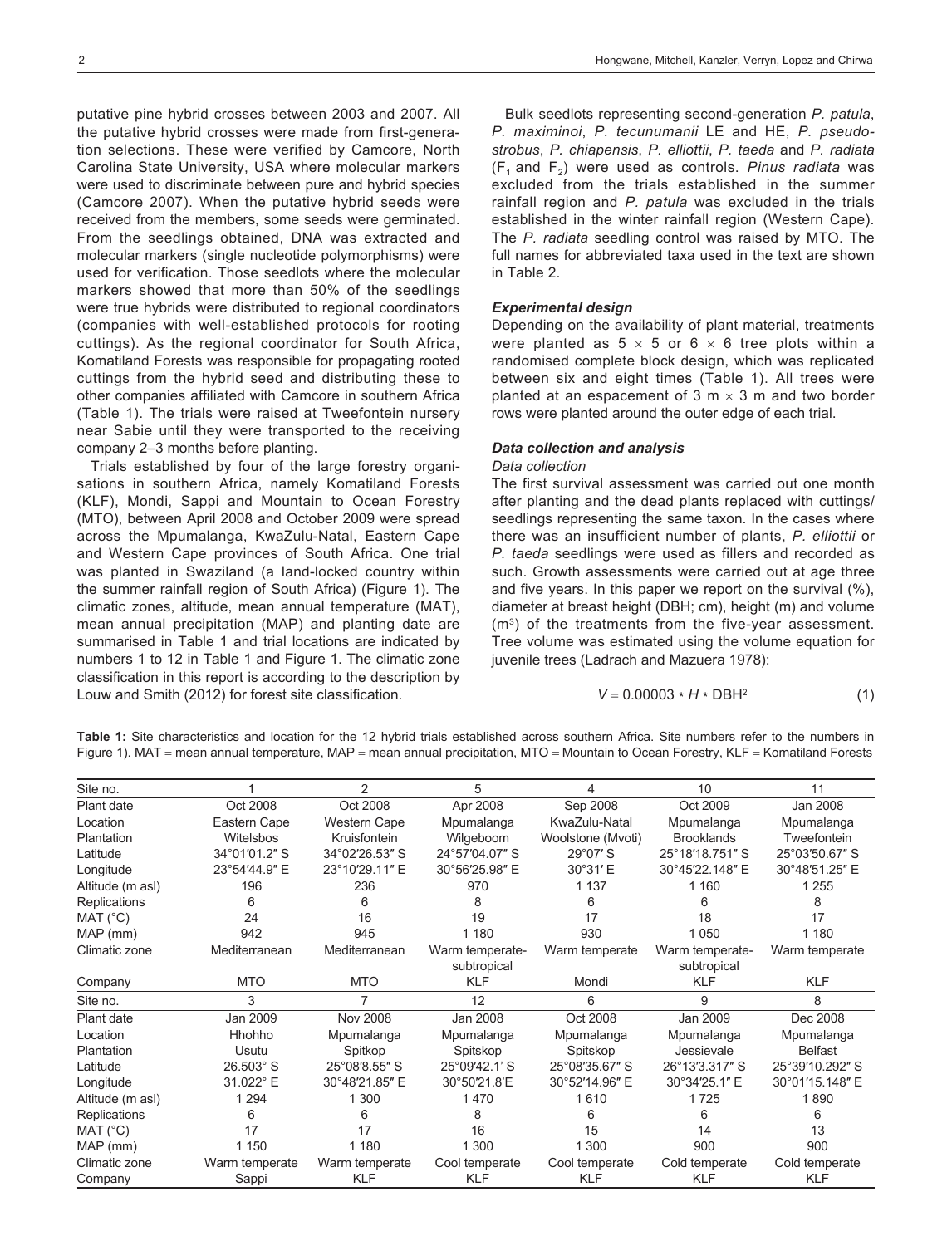

**Figure 1:** Location of the Camcore trials established in southern Africa between 2008 and 2009

where  $V$  is the individual tree volume  $(m^3)$ , DBH is the diameter at breast height at 1.3 m and *H* is the tree height (m). Productivity was estimated using the individual tree volume of the surviving stems per plot across all replications per site.

#### *Data analysis*

The survival data were not analysed using statistical procedures. Rather the survival results are presented as an average per trial (Figure 2). Growth data were analysed using SAS 9.3 (Enterprise Guide 5.1, SAS Institute Inc., Cary, NC, USA, 2012). A general linear model was carried out using the PROC GLM procedure and the Student– Newman–Keuls (SNK) test was used to distinguish treatment differences at the 5% significance level. The PROC GLM procedure for individual sites was carried out to determine if there were significant differences between taxa (species/hybrid) for volume. All ANOVA results presented are type III sums of squares.

Model 2 was used to differentiate taxa differences at a particular site. In order to determine if taxa by site (altitude) interaction exists, model 3 was used. In each case the SNK ranking and standard error were used to present the results. Site productivity was determined by summing the total area (m2) of all plots on which each treatment was planted, and the total volume of all surviving trees representing each treatment in these plots. The volume over the area of all plots was extrapolated to volume per hectare. All fillers used for blanking were excluded in the analysis.

**Table 2:** Taxa abbreviations used in text for all entries tested

| Taxon              | Taxon full description                                             |  |  |  |  |
|--------------------|--------------------------------------------------------------------|--|--|--|--|
| abbreviation       |                                                                    |  |  |  |  |
| Pchiap             | Pinus chiapensis                                                   |  |  |  |  |
| Ppat               | Pinus patula var. patula                                           |  |  |  |  |
| Pell               | Pinus elliottii                                                    |  |  |  |  |
| Ppseu              | Pinus pseudostrobus                                                |  |  |  |  |
| Ptae               | Pinus taeda                                                        |  |  |  |  |
| Prad               | Pinus radiata                                                      |  |  |  |  |
| Pmax               | Pinus maximinoi                                                    |  |  |  |  |
| Ptec LE            | Pinus tecunumanii (low-elevation source; LE)                       |  |  |  |  |
| Ptec HF            | Pinus tecunumanii (high-elevation source; HE)                      |  |  |  |  |
| TecH $\times$ Car  | P. tecunumanii $HE \times P$ . caribaea var. hondurensis           |  |  |  |  |
| $Car \times Tech$  | P. caribaea var. hondurensis $\times$ P. tecunumanii LE)           |  |  |  |  |
| $Ell \times Tae$   | $P.$ elliottii $\times$ P. taeda                                   |  |  |  |  |
| $Pat \times$ Tecl  | P. patula $\times$ P. tecunumanii LE                               |  |  |  |  |
| TecL $\times$ Car  | P. tecunumanii LE $\times$ P. caribaea var. hondurensis            |  |  |  |  |
| $Pat \times Ooc$   | P. patula $\times$ P. oocarpa                                      |  |  |  |  |
| $Pat \times Pring$ | P. patula $\times$ P. pringlei                                     |  |  |  |  |
| $Pat \times Tech$  | P. patula $\times$ P. tecunumanii HE                               |  |  |  |  |
| $Ell \times Car$   | P. elliottii $\times$ P. caribaea var. hondurensis                 |  |  |  |  |
| $Pat \times GreqS$ | P. patula $\times$ P. greggii var. australis (southern variety)    |  |  |  |  |
| $Pat \times Ell$   | P. patula $\times$ P. elliottii                                    |  |  |  |  |
| $Car \times Ooc$   | P. caribaea var. hondurensis $\times$ P. oocarpa                   |  |  |  |  |
| $TecH \times Ooc$  | P. tecunumanii $HE \times P$ . oocarpa                             |  |  |  |  |
| Tae $\times$ Car   | P. taeda $\times$ P. caribaea                                      |  |  |  |  |
| $Ell \times GregS$ | P. elliottii $\times$ P. greggii var. australis (southern variety) |  |  |  |  |
| $Ell \times Tech$  | P. elliottii $\times$ P. tecunumanii HE                            |  |  |  |  |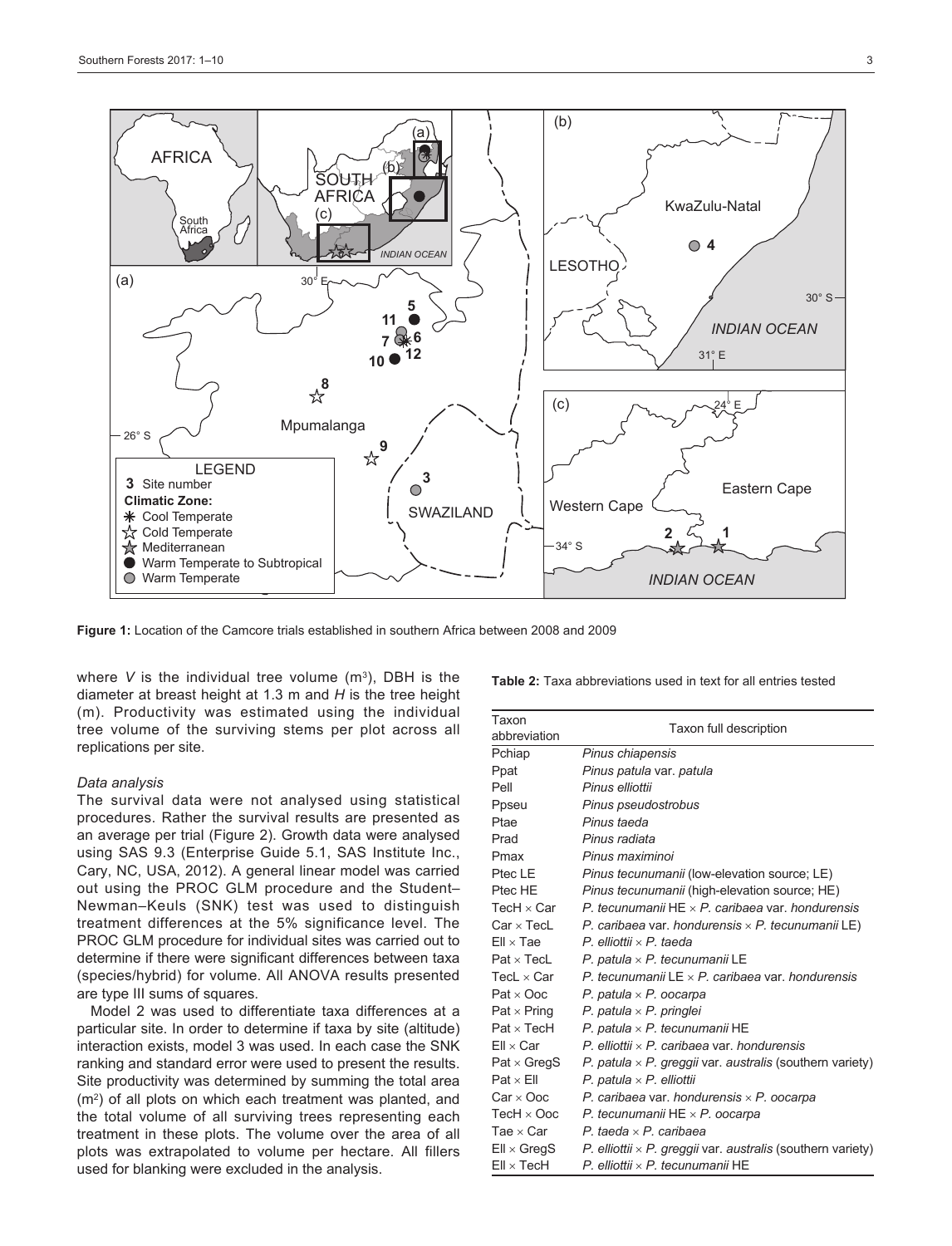The models used in the study for the analysis of the data are:

$$
\bar{y}_{ij} = \mu + \alpha_i + \beta_j + \varepsilon_{ij} \tag{2}
$$

where  $\bar{y}_i$  is the *j*th observed mean yield response of the  $i$ th taxon;  $\mu$  is the overall mean yield of taxa at a possible environment; α*<sup>i</sup>* represents the fixed effect of the *i*th replicate; β<sub>j</sub> represents the random effect of the *j* th taxon; and  $\varepsilon_{ii}$  is the random error term.

$$
\bar{y}_{ij} = \mu + \alpha_{ik} + \beta_j + \gamma_k + (\beta \gamma)_{jk} \varepsilon_{ijk}
$$
 (3)

where  $\bar{y}_i$  is the *j*th observed mean yield response of the *i*th taxon;  $\mu$  is the overall mean yield of taxa at a possible environment; α*ik* represents the fixed effect of the *i*th replicate in the *k*th site;  $β_j$  represents the random effect of the *j*th taxon; γ*<sup>k</sup>* represents the fixed altitude effect of the *k*th

site;  $(\beta \gamma)_{ik}$  is the interaction random effect of the *j*th taxon in the *k*th site; and  $\varepsilon_{ijk}$  is the random error term.

#### **Results**

#### *Survival*

The survival of *P. patula* in the summer rainfall region was in most instances poor. This was particularly true at the Tweefontein A84 (34%) and Spitskop B31b (36%) sites (Figure 2). In several cases, the dead and dying *P. patula* seedlings displayed symptoms that were typical of those associated with the pitch canker fungus, *Fusarium circinatum* (Mitchell et al. 2011). Samples were submitted to the Forestry and Agricultural Biotechnology Institute (FABI) at the University of Pretoria, where the fungus was positively identified. Mean site survival at Belfast, where night-time freezing temperatures are common during winter,



**Figure 2:** Survival at five years for all treatments at each of the 12 sites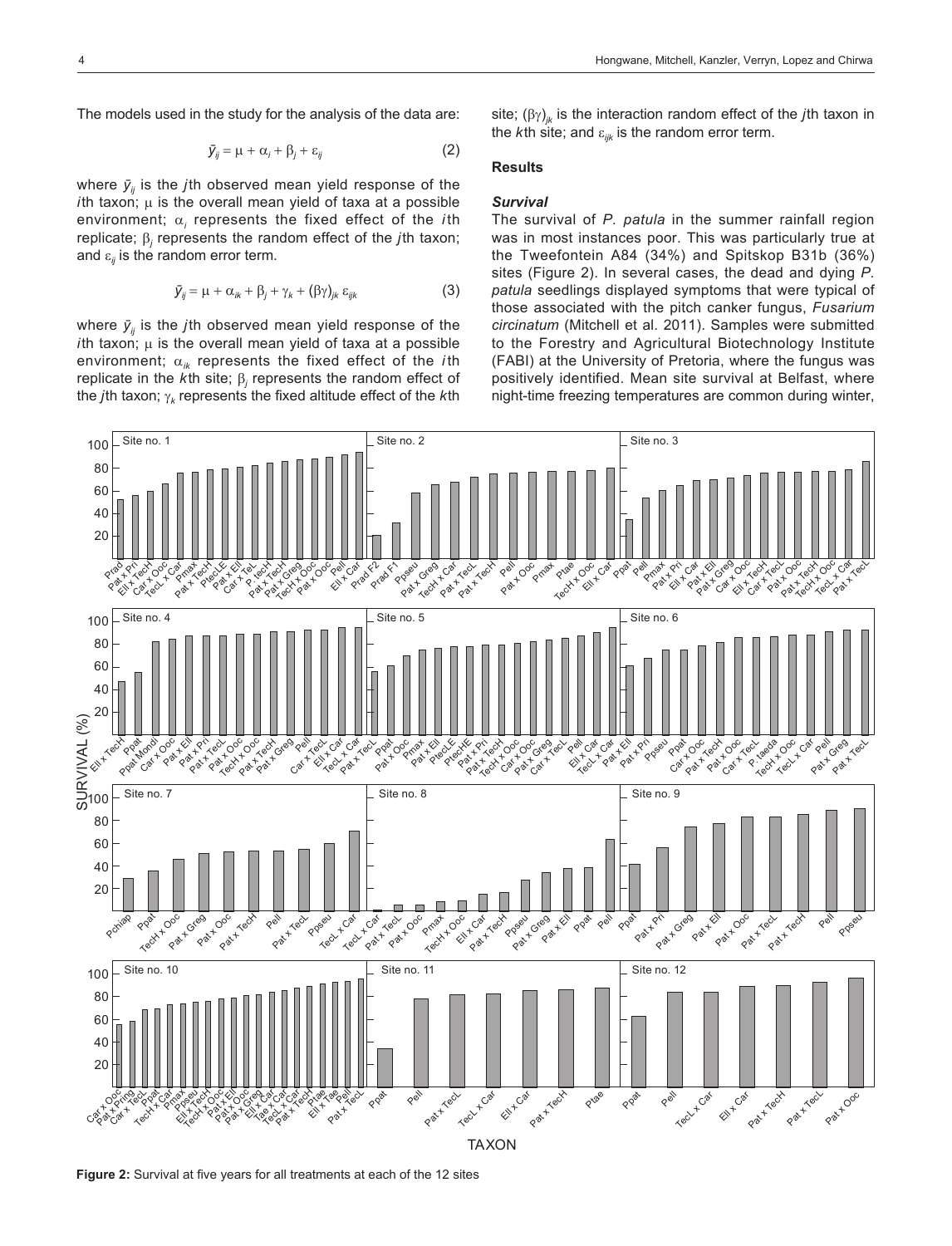was poor at 14.6% (Figure 2). It can be speculated that the poor survival of *P. patula* at Belfast and Jessievale was due to the presence of *F. circinatum* as seen in the other trials as it was planted with seedlings that originated from the same nursery.

Generally, the tropical hybrids crossed with *P. caribaea*  as a parent showed better survival than *P. patula* and *P. radiata*. The only exception was when survival was impacted by frost (Figure 2). With increasing elevation, the relative survival of these hybrids decreased with very poor survival in the cold temperate sites. The survival for *P. elliottii* × *P. caribaea* and *P. tecunumanii* LE × *P. caribaea* was 15% and 1%, respectively, at Belfast, which was the coldest and highest altitude site (Figure 2).

The survival of *P. patula* hybrids was on average 23% better than *P. patula* (excluding Belfast) and at Belfast *P. patula* was 18% better than the *P. patula* hybrids. In the Mediterranean region, survival of *P. patula* hybrids was 45% better than that of *P. radiata*. The ranking of hybrids such as *P. patula* × *P. tecunumanii* LE and HE was generally good, but was outperformed by *P. tecunumanii* LE × *P. caribaea*, *P. taeda*, *P. elliottii* and *P. pseudostrobus* in most sites.

*Pinus elliottii* and *P. taeda* survived 20–40% better than *P. patula* and *P. radiata* across all sites (Figure 2). The species also survived better than most of the hybrids, with the exception of *P. elliottii* × *P. caribaea*. *Pinus elliottii* and *P. taeda* were the best surviving entries both at Belfast and Jessievale where frost was common. At lower altitudes and frost-free areas, *P. maximinoi* and *P. tecunumanii* LE and HE survival was generally above 70%. The survival of *P. pseudostrobus* was generally moderate on most sites ranging between 60% and 70%; it survived best at Jessievale (90%) and worst at Belfast (27%).

Similar to *P. patula* in the summer rainfall regions, the survival of *P. radiata* in the winter rainfall regions was very poor (below 30% at Kruisfontein and slightly over 50% at Witelsbos) (Figure 2). Although dying *P. radiata* seedlings were not assessed for the presence of *F. circinatum*, the high incidence of this pathogen in the area and susceptibility of *P. radiata* to *F. circinatum* leads us to speculate that this pathogen was responsible for the high mortality. *Pinus patula* × *P. tecunumanii* hybrids, *P. patula* × *P. oocarpa* and *P. patula* × *P. greggii* South survived significantly better (66–90%) and were comparable to *P. maximinoi* (77%) on both sites and *P. tecunumanii* LE (80%) and *P. tecunumanii* HE (85%) at Witelsbos.

Propagation material (seedlings and cuttings) were reported to have no impact on survival of *P. patula* (Mitchell et al. 2005). However, environmental conditions that are site specific and extreme conditions can play a major role in affecting survival. The study by Mitchell at al. (2005) concluded that correctly graded plant stock can improve the survival after planting. With best nursery practice, cuttings can have a well-developed root system and a larger root collar diameter compared with those of seedlings. These conclusions were based on *P. patula* and on pine hybrids there may be different outcomes but insufficient studies have been conducted. The personal observations are that hybrids develop at different rates, and some require more time to develop a sufficient rooting system. Some remain in the grass stage longer and are generally smaller during planting.

#### *Growth*

Mean tree growth between the 12 sites, between taxa across sites, and the interaction between the two effects, differed significantly ( $p < 0.0001$ ). Similarly, the mean growth performance of the trees representing each climatic zone viz. cold temperate, warm temperate, warm temperate to subtropical, and Mediterranean (Table 1) differed significantly and there was a significant change in the performance of the various taxa tested in each of the climatic zones (*p* < 0.0001).

On a yield per hectare basis, *P. patula* hybrids performed generally significantly better than *P. patula*, *P. elliottii* and *P. taeda* across most sites. The *P. patula* × *P. tecunumanii* hybrids and *P. patula* × *P. oocarpa* were particularly good on the warm sites (over 40 m<sup>3</sup> ha<sup>-1</sup>) (Figure 3), but below 15 m3 ha−1 on colder sites such as Jessievale and Belfast.

The growth of *P. elliottii* × *P. caribaea* and *P. caribaea*  × *P. tecunumanii* LE outperformed *P. elliottii* and *P. tecunumanii* LE (Figure 4) on the lower elevation sites. The productivity of these hybrids was generally better than *P. patula* hybrids on the lower sites. The productivity of *P. elliottii* × *P. caribaea* was better at Wilgeboom than at Brooklands and Witelsbos (Figure 3). However, on the warm to cold temperate zones the *P. patula* hybrids were generally better than hybrids such as *P. tecunumanii* LE × *P. caribaea* and *P. elliottii* × *P. caribaea* .

*Pinus radiata* had better growth than most entries at Witelsbos. On this site, it was not significantly different from *P. elliottii* × *P. caribaea* and *P. elliottii*. However, at Kruisfontein *P. radiata* performed poorer than *P. elliottii* × *P. caribaea* for both generations (Figure 4). The individual tree volume for *P. radiata* (F<sub>1</sub>) was higher at Kruisfontein  $(0.03 \text{ m}^3)$  than at Wiltelsbos  $(0.02 \text{ m}^3)$  and a similar observation was made for volume per hectare, which was higher at Kruisfontein than at Witelsbos (Figure 3). The growth performance of *P. maximinoi* and *P. tecunumanii* LE was generally as good as or better than the commercial species viz. *P. radiata*, *P. patula* and *P. elliottii* on the sites that did not experience frost, with the exception of the lowest elevation Mediterranean site at Witelsbos.

*Pinus patula* × *P. tecunumanii* hybrids and *P. patula* × *P. oocarpa* showed significant potential on the warm to cool temperate regions (Figure 3). No differences in volume were found between *P. patula* and *P. patula* × *P. tecunumanii* LE at the cold temperate site of Belfast. However, survival of *P. patula* was 38% and only 5% for the hybrid.

Generally, *P. elliottii* × *P. caribaea* performed better at most sites across the climatic zones than *P. elliottii* and *P. patula*. In the Mediterranean zone, which is located in the Cape, *P. elliottii* × *P. caribaea* had a mean volume of 0.0318 m3, which was better than that of *P. radiata* and *P. elliottii* in the same region.

#### **Discussion**

#### *Mediterranean region*

The average survival was higher at Witelsbos than Kruisfontein, and *P. radiata* had the poorest survival on both sites. The average survival for *P. radiata* ( $F_1$  and  $F_2$ ) was lower at Kruisfontein than at Witelsbos (Figure 2). The poor survival is likely to be associated with *F. circinatum* as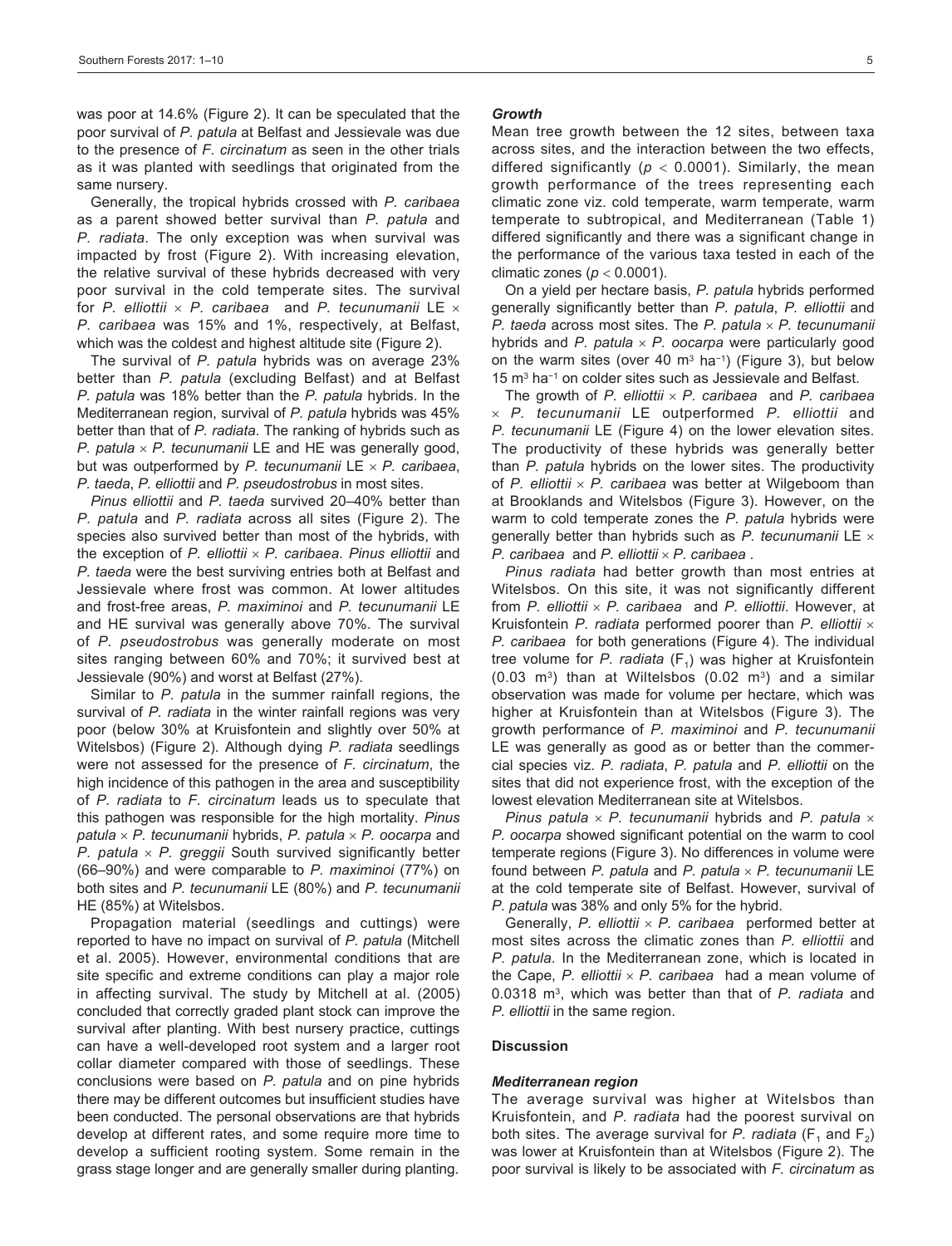it was an established pathogen in the nursery at the time. An outbreak of *F. circinatum* on young *P. radiata* between 5 and 9 years was reported in the Western Cape in 2005 (Coutinho et al. 2007). The trials reported on in this study were planted between 2008 and 2009; the *P. radiata* seedlings were supplied by the nursery in the same area where the outbreak was first reported.

*Pinus elliottii* × *P. caribaea* was the best surviving entry at both sites (94% and 81% at Witelsbos and Kruisfontein, respectively). Other combinations such as *P. elliottii*, *P. tecunumanii* (HE) × *P. oocarpa* and *P. patula* × *P. oocarpa* could be alternatives to improve survival as they performed better than *P. radiata* on both sites. This is likely due to their higher levels of tolerance to *F. circinatum*  (Hodge and Dvorak 2000).

On volume productivity, *P. elliottii* × *P. caribaea* ranked better than most of the entries; at Witelsbos there was no observed differences between *P. elliottii* × *P. caribaea* and *P. radiata*, whereas at Kruisfontein *P. elliottii* × *P. caribaea*  was highly significantly better than *P. radiata* (Figure 4). Generally, in the Mediterranean zone, *P. elliottii* × *P. caribaea* showed the best performance in terms of mean volume (Figure 3).

Alternatively, *P. tecunumanii* (LE and HE), *P. patula* × *P. tecunumanii* HE and *P. patula* × *P. oocarpa* showed promising results in terms of survival and mean volume at Kruisfontein. These species could be alternatively used in place of *P. radiata* to improve both survival and volume productivity. There were huge differences in volume productivity at the sites Kruisfontein and Witelsbos (Figure 3). This



**Figure 3:** Volume production per hectare at 5 years for selected treatments (commercial species and key potential hybrids) at each site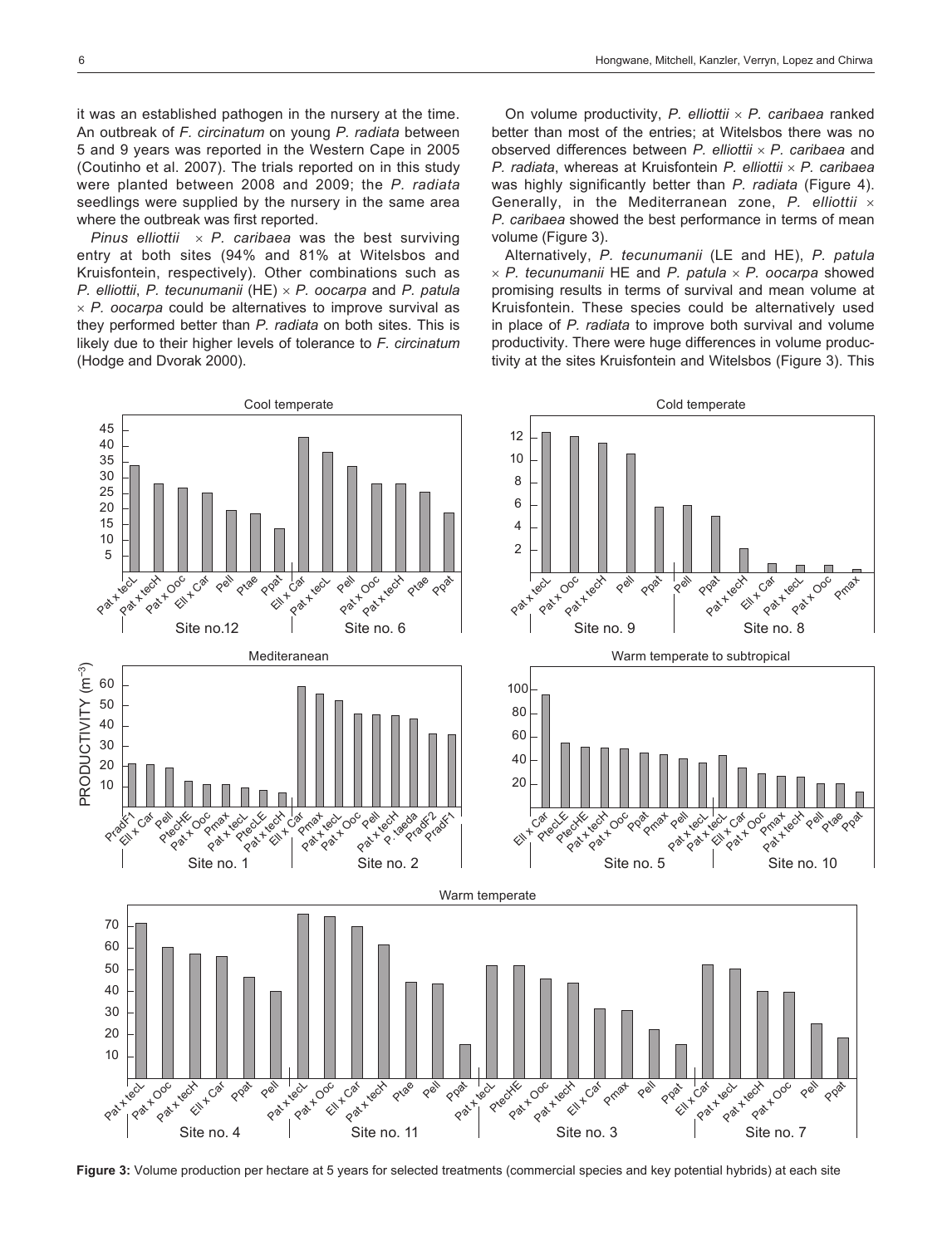

Figure 4: Individual tree volume at 5 years for all entries at each site. Error bars represent the SE. Different letters above bars indicate a significant difference at the 5% significance level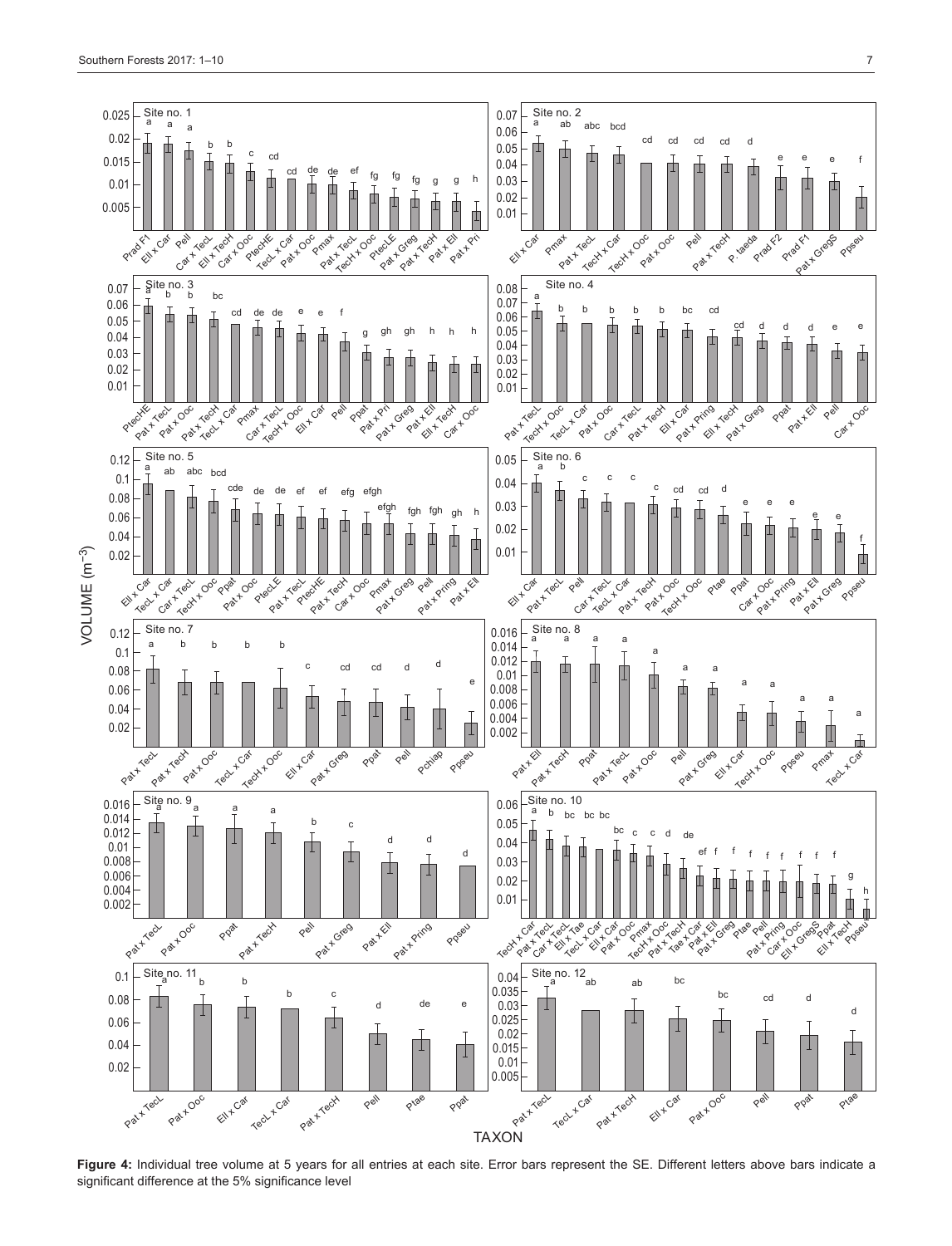could reflect a direct impact of site index and differences in soil properties between the two sites.

#### *Warm temperature regions*

The warm temperate regions are located on the escarpment of Mpumalanga province. This area is mostly covered by fog and misty weather at most times. In this area the survival of most hybrids was better than *P. patula* at most sites. The poor survival of *P. patula* was confirmed to be due to the pitch canker fungus, *F. circinatum* (Hongwane et al. 2017).

In the warmer temperate region, the survival of the *P. patula* × *P. tecunumanii* hybrid was improved because of the *F. circinatum* tolerance of the *P. tecunumanii* parent (Mitchell et al. 2011). *Pinus tecunumanii* LE is reported to be more tolerant to *F. circinatum* than *P. tecunumanii* HE (Mitchell et al. 2011). Although the *P. patula* × *P. tecunumanii* HE hybrid may be able to tolerate mild frost, it will not survive as well as *P. patula* under heavy frost conditions (du Toit 2012). *Pinus patula*  $\times$  *P. oocarpa* is also expected to show good survival due to its resistance to *F. circinatum* and drought (Dvorak et al. 2009) on sites that are free of frost. It may not be expected to survive better in harsher environments at higher altitudes as it is not frost tolerant.

In the absence of freezing temperatures, pine hybrids such as *P. elliottii* × *P. caribaea*, *P. patula* × *P. tecunumanii* hybrids and *P. patula* × *P. oocarpa* will survive significantly better than *P. patula* due to their increased levels of tolerance to the pitch canker pathogen, *F. circinatum*, and they are also better adapted to the environmental conditions

where they were planted. Partly due to this reason they are becoming the preferred choice on warmer sites in the summer rainfall region.

In the warm temperate regions, care must be taken not to deploy hybrids in areas that experience localised frost. In addition, deploying them in areas prone to strong winds or hail should be avoided (Dvorak et al. 2000). Generally, under favourable conditions, hybrids such as *P. patula* × *P. tecunumanii* LE and *P. elliottii* × *P. caribaea* can perform better than *P. patula*, *P. elliottii*, *P. taeda* and *P. radiata*.

Hybrids such as *P. elliottii* × *P. caribaea* have the potential on the lower elevation sites to replace *P. radiata* and *P. patula* because of growth advantage (du Toit 2012; Malan 2015). *Pinus patula* × *P. tecunumanii* hybrids are potentially preferred to replace *P. patula* over a wide range of sites (Kanzler et al. 2014). Both of these hybrids have maintained a good stocking over *P. radiata* (in the Mediterranean region) and *P. patula* (in summer rainfall areas).

#### *Cool to cold temperate regions*

In the cold temperate regions, i.e. above 1 400 m above sea level (asl) in the Jessievale and Belfast areas, the survival of *P. patula* was less than 40%, which was similar to that at Tweefontein, Usuthu and Spitskop. *Pinus pseudostrobus*, *P. elliottii* and *P. patula* × *P. tecunumanii* (LE and HE) had the highest survival rates at Jessievale (above 80%) and at Belfast *P. elliottii* showed 63% survival. Belfast is a very harsh site, with night temperature falling below zero degrees Celsius for consecutive days. Figure 5 depicts



**Figure 5:** Minimum temperatures for Belfast between May and August in 2009 to 2012 (data provided by South African Weather Service 2017)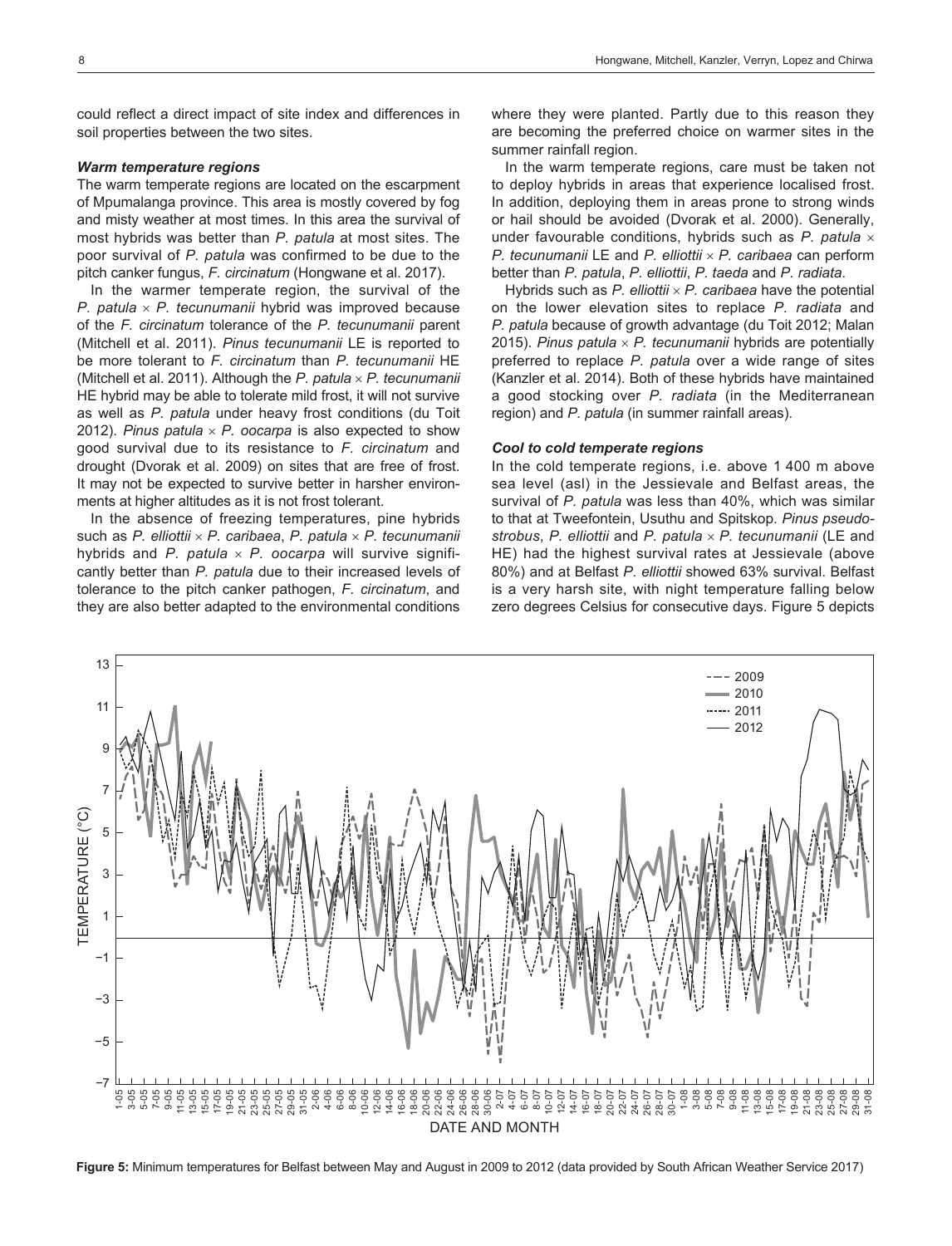the actual winter minimum temperatures for the first four years (2009 to 2012) for Belfast, Mpumalanga province where the trial was planted (data provided by the South African Weather Service 2017). Freezing temperatures for consecutive days (Figure 5) could have a significant impact on the survival of less than six-month-old seedlings and cuttings, as temperatures started to drop below 5 °C in May 2009 and more than three days of freezing nights in its first winter.

On individual tree volume, there was no signaificant difference between *P. patula* × *P. tecunumanii* (LE and HE), *P. patula* × *P. oocarpa* and *P. patula* at Jessievale (Figures 2 and 4). At Belfast no significant differences were observed in tree volume, which was caused by the extremely poor survival and small sample size. There is an opportunity for *P. patula* × *P. tecunumanii* HE to replace *P. patula* in frost-free areas in the Highveld. However, *P. patula* remains the preferred species of choice in colder and harsher sites such as Belfast.

The *P. patula*  $\times$  *P. tecunumanii* HE hybrid may show some tolerance to mild frost and may be expected to survive. However, *P. patula* would still survive better (du Toit 2012). *Pinus patula* × *P. oocarpa* is also expected to show good survival due to its resistance to *F. circinatum*  and some drought tolerance (Dvorak et al. 2009). It may not be expected to survive better in harsher environments at higher altitudes as it is not frost tolerant, but it is drought tolerant (Kanzler et al. 2014). From 1 000 m asl and above, *P. patula* × *P. tecunumanii* hybrids are preferred for deployment to improve survival. However, as the conditions become too harsh, cold and dry, *P. patula* is the preferred specie. *Pinus patula* shows some tolerance to drought after it is well established in the field (Dvorak et al. 2000).

No conclusive observation was made on survival of *P. pseudostrobus* on the higher elevation sites and *P. patula*  $\times$  *P. greggii* South also survived poorly on the same sites. Poynton (1979) reported similar results for *P. pseudostrobus* in these same areas. *Pinus pseudostrobus* was reported to perform better in the warmer temperate zone in the mist belt areas. However, it did not perform well for survival, growth and volume yield across all climatic zones in these series of trials. As a species, *P. greggii* has greater tolerance to drought and is better suited to harsher sites than *P. patula*. The northern population of *P. greggii* is, however, more cold and drought tolerant than the southern population and *P. patula* (Kanzler et al. 2014). In South Africa, heavy snow had little impact on both populations of *P. greggii* (Dvorak et al. 1996). The *P. patula* × *P. greggii* South hybrid may be expected to survive better than *P. patula* with respect to cold tolerance (Kanzler et al. 2014).

### **Conclusion**

The survival of most hybrids and tropical pines was better than *P. patula* or *P. radiata* except at the highest altitude sites. Tolerance to the pitch canker fungus, *Fusarium circinatum*, contributed to the survival of certain hybrids over *P. patula* and *P. radiata*. In the winter rainfall area, the *P. eliiottii* × *P. caribaea* hybrid, *P. maximinoi* and the *P. patula* hybrids performed well. In the summer rainfall regions, hybrids with tropical parents such as *P. caribaea*,

*P. oocarpa* and *P. tecunumanii* were more productive in the subtropical/warm temperate zone, and with increasing elevation those hybrids derived from crosses with *P. patula* performed relatively better.

*Acknowledgements* — The authors would like to thank Camcore, Sappi, Mondi, Mountain to Ocean Forestry (MTO) and Komatiland Forests for their support and contribution to this project. Andre van der Hoef, formerly with MTO, is thanked for his positive contribution.

#### **References**

- Camcore. 2007. Camcore annual report. Raleigh, NC: Department of Forestry and Environmental Resources, North Carolina State University.
- Coutihno TA, Steenkamp ET, Mongwaketsi K, Wilmot M, Wingfield MJ. 2007. First outbreak of pitch canker in a South African pine plantation. *Australian Plant Pathology* 36: 256–261.
- du Toit B. 2012. Matching site, species and silvicultural regime to optimise the productivity of commercial softwood species in Southern Africa. In: Bredenkamp BV, Upfold SJ (eds), *South African forestry handbook* (5th edn). Pretoria: Southern African Institute of Forestry. pp 43–50.
- du Toit B, Norris GH. 2012. Elements of silvicultural systems and regimes used in Southern African plantations. In: Bredenkamp BV, Upfold SJ (eds), *South African forestry handbook* (5th edn). Pretoria: Southern African Institute of Forestry. pp 21–25.
- Dvorak WS, Kietzka JE and Donahue JK. 1996. Three-year survival and growth of provenances of *Pinus greggii* in the tropics and subtropics. *Forest Ecology and Management* 83: 123–131.
- Dvorak WS, Hodge GR, Kietzka JE, Malan F, Osorio LF, Stanger TK. 2000. *Pinus patula*. In: Conservation and testing of tropical and subtropical forest tree species by the CAMCORE Cooperative. Botha Hill: Grow Graphics. pp 149–173.
- Dvorak WS, Potter KM, Hipkins VD, Hodge GR. 2009. Genetic diversity and gene exchange in *Pinus oocarpa*, a Mesoamerican pine with resistance the pitch canker fungus (*Fusarium circinatum*). *International Journal of Plant Sciences* 170: 609–626.
- Gapare W, Musokonyi C. 2002. Provenance performance and genetic parameter estimates for *Pinus caribaea* var. *hondurensis* planted at three sites in Zimbabwe. *Forest Genetics* 9: 183–189.
- Hodge GR, Dvorak WS. 2000. Differential responses of Central American and Mexican pine species and *Pinus radiata* to infection by the pitch canker fungus. *New Forests* 19: 241–258.
- Hongwane PC, Mitchell RG, Kanzler A, Verryn SD, Chirwa PWC. 2017. Growth and modulus of elasticity of *Pinus patula* × *Pinus tecunumanii* hybrids in Mpumalanga. *Southern Forests* 79: 277–285.
- Kanzler A, Nel A, Ford C. 2014. Development and commercialisation of the *Pinus patula*  $\times$  *P. tecunumanii* hybrid in response to the threat of *Fusarium circinatum. New Forests* 45: 417–437.
- Ladrach WE, Mazuera H. 1978. Growth and development of the Chupilauta Arboretum at 7 years, and the Mexican pines in San Jose at 6.3 years. *Smurfit Cartón de Colombia Research Report* 34. Cali: Smurfit Cartón de Colombia.
- Louw JH, Smith CW. 2012. Forest site classification. In: Bredenkamp BV, Upfold SJ (eds), *South African forestry handbook* (5th edn). Pretoria: Southern African Institute of Forestry. pp 27–41.
- Malan FS. 2015. Family variation in diameter growth and acoustic velocity in three 5-year–old South African-grown *Pinus elliottii* × *Pinus caribaea* progeny trials established on three diverse sites. *Southern Forests* 77: 269–276.
- Mitchell RG, Coutinho TA, Steenkamp E, Herbert M, Wingfield MJ. 2012. Future outlook of *Pinus patula* in South Africa in the presence of the pitch canker fungus (*Fusarium circinatum*).